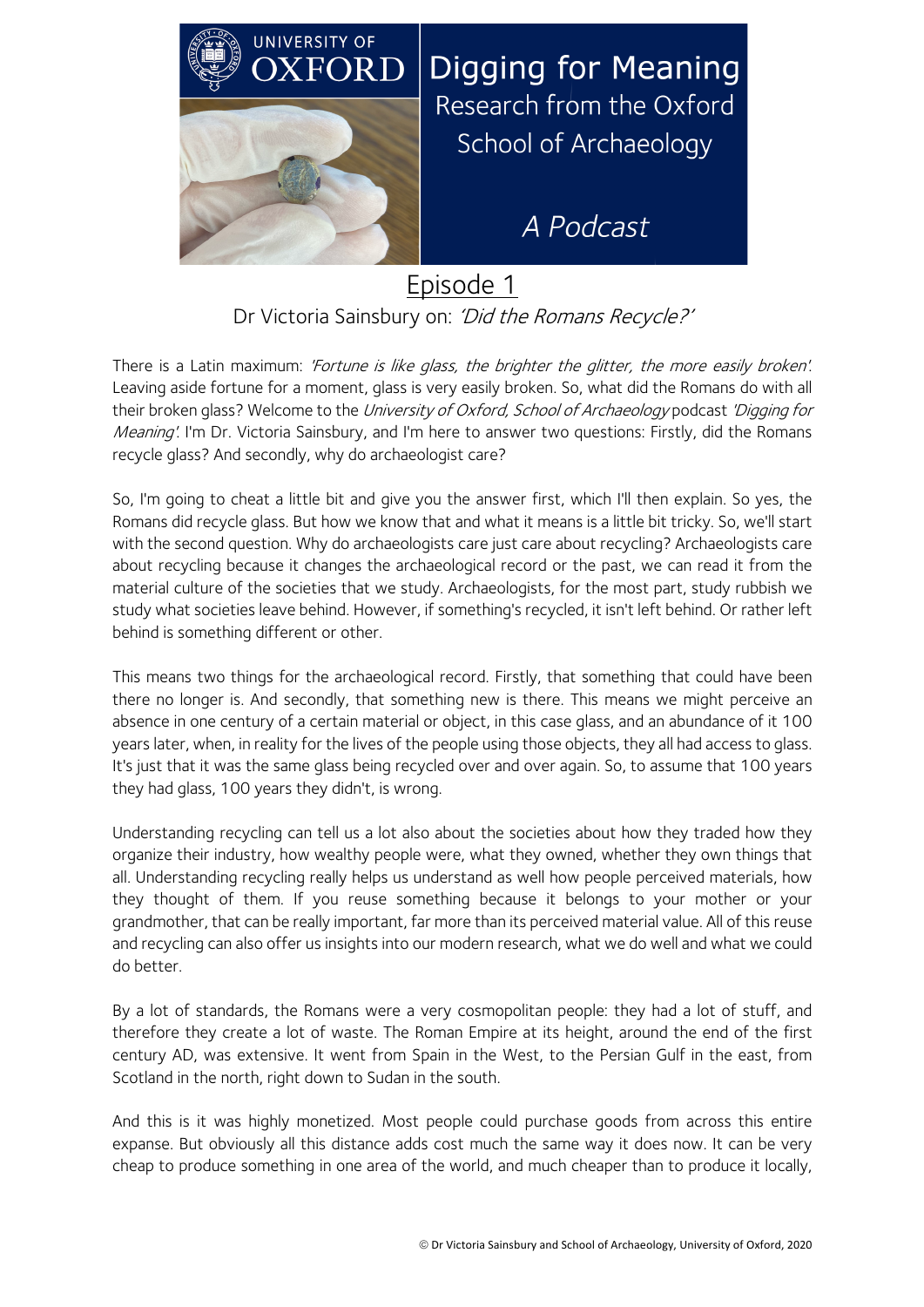but there's an added cost of bringing it to you. Sometimes that outweighs the cost of producing it locally, and sometimes it doesn't. While presently, our recycling is often concerned with sustainability, the environmental cost of moving these things or producing something new. The Roman recycling seems far more driven by the economic cost of this movement. As well as access whether or not they actually could move this material.

At various different points in time, these networks that crisscross the Roman Empire were more or less successful at trade. So, across this large Empire, the ingredients for materials are obviously not always widespread. Roman glass requires primarily sand. And while sand is relatively widespread, the best quality sand is along with Syrio-Palestine, and Egyptian coasts. And it's here where the Romans produce their glass on a massive scale. Then they broke it down into smaller pieces, and that was shipped around the Empire to be made into jars, glasses, bottles, bowls, jewellery, much more. Excavations of these large glass factories in Israel show the size of some of these batches around nine tonnes at a time, which is about one and a half African elephants. This coastline supplied the entire Empire, but this first production of glass is very labour intensive. A very high heat is required to turn sand into glass, but then the heat required to make that glass liquid enough again to blow is much less.

This means that there are two elements that make glass recycling attractive in the Roman world. Firstly, it removes the transport costs from again moving material from the Syrio-Palestine coast to elsewhere on the Empire, but also reduce the fuel cost of this high temperature production. To put this into a concrete material example, glass is made in Israel and then shipped to London, where it's made into a jar. You buy this jar, you use this jar, and then because it's glass, you break this jar. You need a new jar! Obviously, you can buy a jar that's produced in exactly the same way as the first. But you could also buy a different sort of brand-new jar. A jar that was made of pieces of many broken jars. This broken glass is usually called 'cullet'. And the advantage of it is, again, it's already in the right Province, the energy has already been expended to turn the sand into glass. So, to make a new jar requires only a much smaller part of this long production process. And visually, it's usually impossible to tell whether or not a jar has been made of recycled material or whether it hasn't. In the same way that if I took you into a supermarket now, I'm not sure you could tell me which wine bottles were made of fresh or recycled glass.

Once in use glass often broke, but it could be reheated and remade over and over again. We have some archaeological evidence of this sort of production from recycling. A small workshop was found under buildings a Bassinghall Street in London, and they show production from broken glass. In literary examples Latin satirist use a trope about people buying up broken glass in the same way someone now might say 'Big Issue Seller'. The problem is understanding how much recycling was going on. How important was it to Roman glass production?

We can get an answer this by using scientific approaches, we can understand how recycled material is, in fact, what we come to learn is that in some cases, the Romans seem to be recycling their glass at a far higher rate than most present industrialized countries. Using these chemical approaches. We look at patterns of recycling, which tell us about the practices performed by people what they did with their material, which led to this chemical signature.

I'm going to talk about two sets of contrasting glass patterns: one seen during the Roman period and one seen during the Early Medieval period in Britain, and I'm going to talk about what that tells us about glass industry at the time. This is drawn from my project 'From Trash to Treasure' at the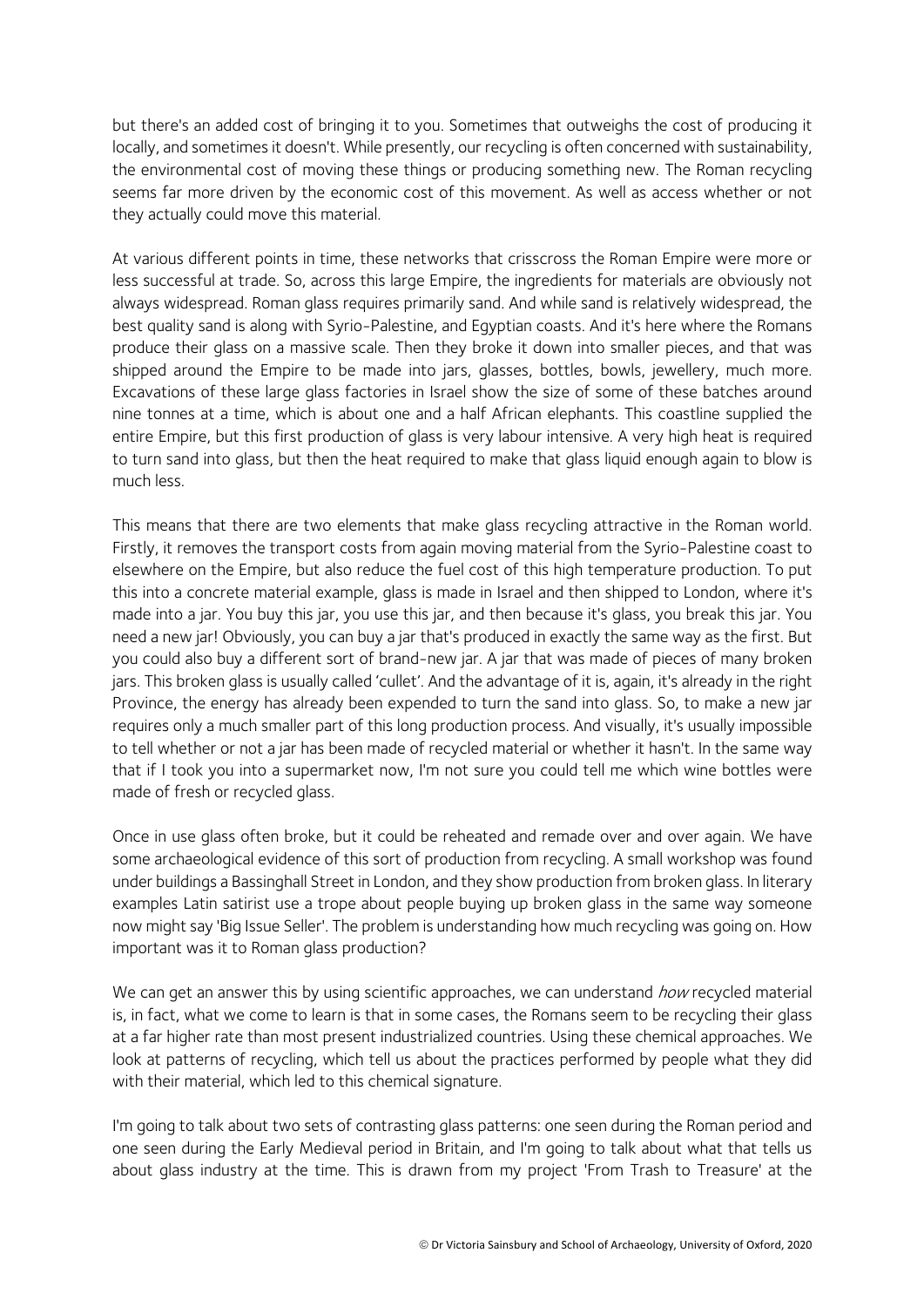University of Oxford. This project collected published data on chemical composition of first millennium glass across Britain, as well as analysing new samples from sites in Kent and Oxfordshire. This allowed me to look at how glass reached Roman Britain and how it was traded around and recycled.

The first set of patterns I'm going to talk about are only obvious as patterns because of each other. This is what happens in the first or third century in Britain. Sites in Britain usually fall into one of three categories military, civilian or religious. And while we don't have a lot of information about glass on religious sites, we do have quite a lot about military and civilian sites. I should take a moment here to point out the designation of a Roman site as 'military' or 'civilian' is a little fuzzy. It used to be thought there was a very clear line here that a site was either a military site or a civilian side, but civilians lived and traded on military sites and military personnel were deeply involved in cities across Roman Britain.

In fact, a great deal of Roman cities started out as military sites or military sites were placed on existing settlements. However, when we look at the glass found in several large Roman forts, those with perhaps the smallest amount of civilian settlement, there was a clear difference between the chemistry of this glass to that found in nearby settlements. Looking closely, it seems that the Roman army recycled their material separately from the civilian material in a highly organized system, where it seems that glass was heavily sorted and carefully recycled. While we have very little evidence of glass production on Roman military sites in Britain, we do know that they produced a lot of metal work on these sites. And again, evidence of recycling from the metalwork seems to show the same separation from military sites from what might be considered the mainstream market. These chemical signatures along with the parallels in metalwork seem to imply that a lot of glass working is going on, on these military sites, we just don't have the evidence for it. This is a general problem with glass working the evidence from other high temperature technologies such as metal Working is often quite hard to distinguish.

Turning to civilian sides, the glass is moving very differently, but across a network that is incredibly vast. This less controlled system of recycling seems to show glass moving in and out of a sort of Central messy system. small farms in Wiltshire were part of the same recycling network that stretched to Caerleon. Glass from all around the country contributing and taking from a big melting pot of material. This material also continues to be recycled centuries on end. It's only by seeing these two systems together, this civilian and military material, that they stand out as distinct as two different systems. Individually, it's quite difficult to pull apart story of recycling.

Another example using this sort of contrast to give us information, occurs in the late Roman early medieval period in Britain. In the fifth to sixth centuries in Britain, Roman influence was fairly steadily withdrawn. While this is a fairly complex process which deserves a podcast of its own, essentially, some sites show a continuation of life in a fairly Roman fashion. Other sites show more of a return previous Iron Age practices, and finally, some places show a completely new set of behaviours with the migration of Anglo-Saxon peoples across Britain. Interestingly, comparing a very early Anglo-Saxon site in Kent, Lyminge and a site which shows evidence of both late Roman and Anglo Saxon, potentially contemporaneous occupation, Dorchester-on-Thames in Oxfordshire, different forms of glass recycling is also seen.

In this period, very little fresh glass seems to be reaching Britain, so both Lyminge and Dorchester show a large proportion of recycling. However, there's a clear difference in what they're recycling. In the fifth to sixth century Dorchester is recycling, fourth and early-fifth century glass. However,